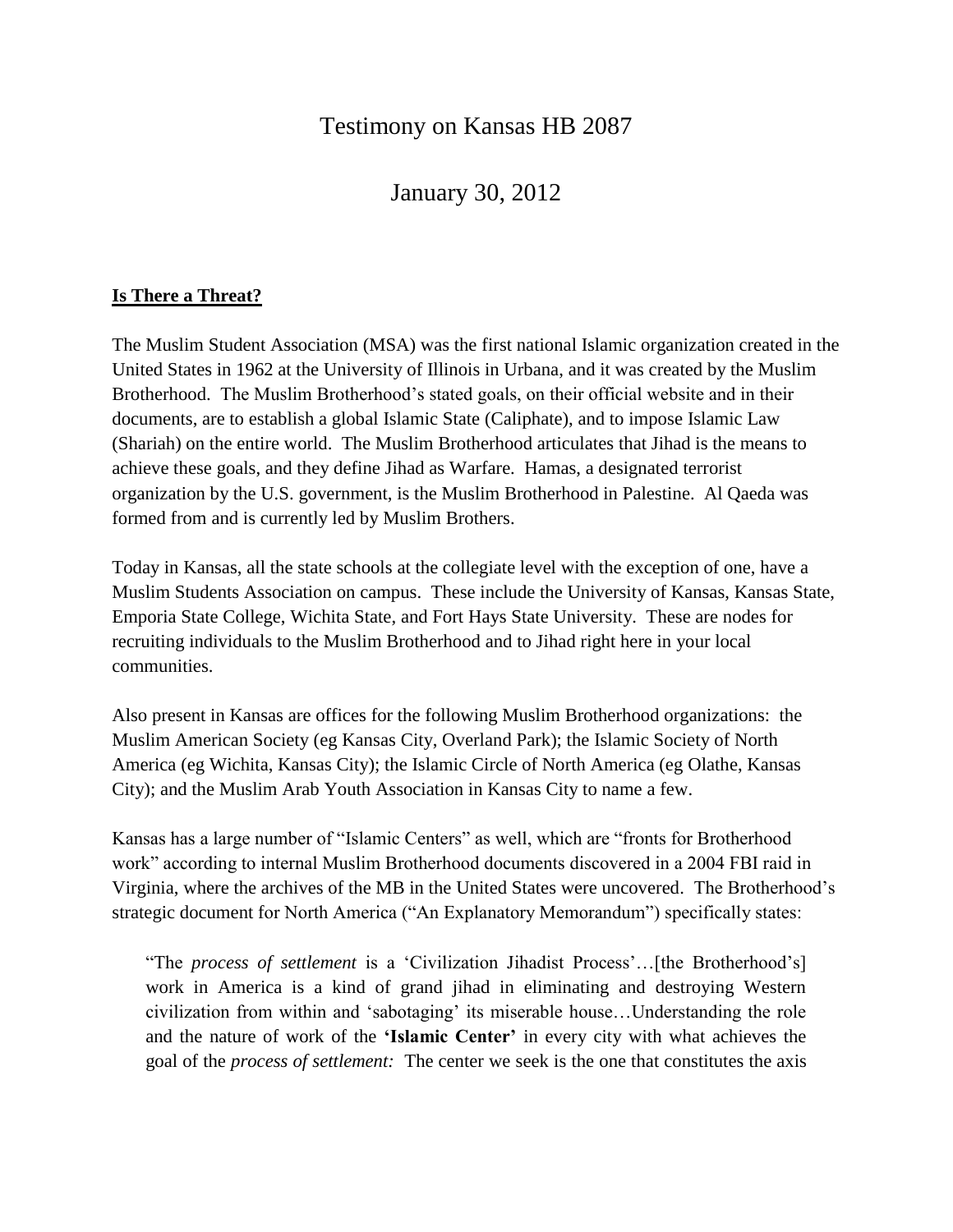of our Movement, the perimeter of our circle of work…(to) prepare us and supply our battalions…" (emphasis added)

'An Explanatory Memorandum' was written by the number two man in the Muslim Brotherhood's U.S. Palestine Committee, which is Hamas in the United States. The Memorandum was approved by the governing bodies of the MB here. This document was entered into evidence in the largest successfully prosecuted terrorism financing and Hamas trial in U.S. history (United States v Holy Land Foundation for Relief and Development, Dallas 2008 – hereafter "HLF"). This document encapsulates the MB's strategy for North America, and the "Islamic Centers" are at the core of their operational planning and the base from which they intend to launch their attacks on America.

Kansas has Islamic Centers in Kansas City, Topeka, Overland Park, Emporia, Lawrence, and Leavenworth, to name a few. The By-Laws of the Islamic Center of Kansas specifically state that use of the center and all activities are based on the "conformation with Islamic Shari'a." Under Article X: Rules of the Islamic Center, Section One states: "All activities at the Center shall be in conformity with Islamic Shari'a." This should not be surprising since this is a Muslim Brotherhood front organization, and its very existence is a threat to the community. All communities which have Muslim Brotherhood front organizations are in danger, yet neither the members of the community nor the law enforcement and intelligence agencies responsible are aware of this immediate threat. If you go to the Islamic Center of Kansas' website today, you will see updated by-laws with section ten noticeably deleted. This is not because the Center has "moderated" its position, but because it is attempting to conceal the true nature of the Center and who controls the Center. In the final section of the current By-Laws, it is revealed that upon dissolution of the Center, all assets return to the North American Islamic Trust (NAIT), which is a known Muslim Brotherhood entity and the MB's "bank" in the United States, primarily funded by Saudi Arabia. Screen captures of both the old and current by-laws for ICK are available upon request.

In April 2010 in Kansas City, the Muslim Brotherhood leadership established an umbrella organization for many of the Islamic Centers and other organizations in the region encompassing Kansas. They are now calling this organization the "Midland Islamic Council." Through this Council, the MB is consolidating power and control for this part of the country. Similar "Islamic Councils" have been created elsewhere in the U.S. for the same purpose. This means the hub for the MB's control of this portion of America rests in Kansas City. I suspect the law enforcement agencies of Kansas and Missouri are not aware that this is the equivalent of an enemy Battalion or Regimental command and control structure for the enemy right here in your area.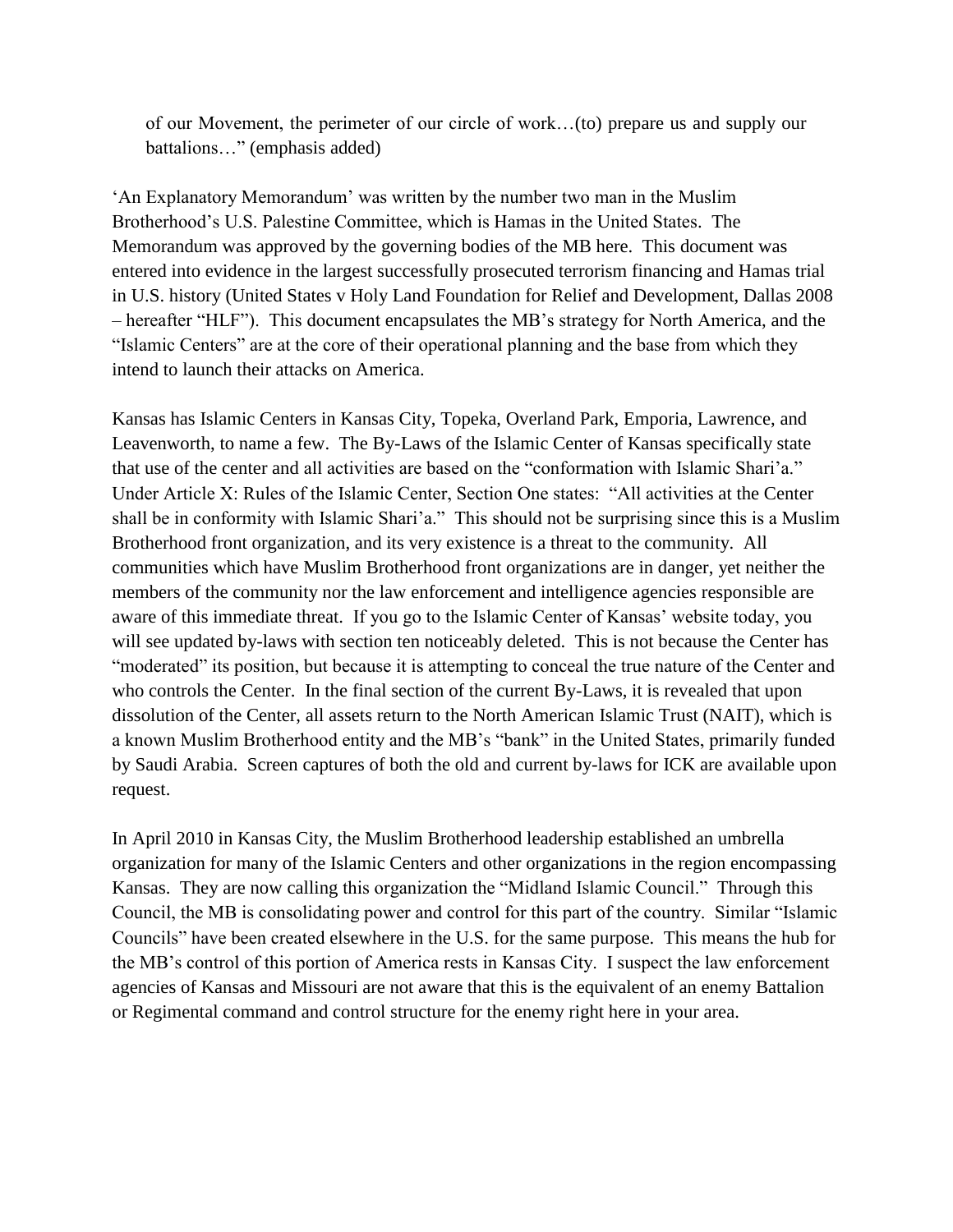### **Shariah: The Threat to Kansas**

Now that I have laid out the framework for the Muslim Brotherhood's Movement in the United States and Kansas, and its large presence in Kansas, I believe we must investigate Islamic Law (Shariah), to determine if the Muslim Brotherhood's ultimate objective – the implementation of Islamic Law here in the United States, and therefore Kansas – truly poses a threat.

The Muslim Brotherhood articulates that Islamic Law (Shariah) is meant to be the "law of the land" above all other law. The Brotherhood defines "Islam" as a complete way of life (cultural, social, political, military, and religious) ALL governed by Islamic Law. Under this definition, there is no such thing as "personal religion" – the religious aspect is subordinated to Islamic Law (Shariah). Shariah is not equivalent to Christian Canon Law or Jewish Halakha (law) because Shariah is not religious law. It is meant to be imposed as the "law of the land."

Authoritative Islamic Law is codified, published, used around the world in Islamic courts, and can be read in English in many cases because the largest Islamic nations utilize English as the official language of their legal system (eg Pakistan, India). Imams, Muftis, Grand Muftis and others in the Islamic community are not equivalent to Pastors, Priests, and Rabbis – they are jurists, legal scholars, and judges. Therefore, when discussing the issue of the Islamic Movement working to bring Shariah to the United States and Kansas, it must be understood that the Movement is working to impose foreign law on citizens of the U.S. and Kansas. There is no Constitutional protection for hostile entities to impose foreign law on citizens of Kansas. This is not a First Amendment issue. This issue deals directly with Article 6 of our U.S. Constitution, which states: "This Constitution…shall be the supreme law of the land."

Two key legal concepts in Islamic Law are "Abrogation" and "Ijma." Ijma, or "scholarly consensus" means that when the Mujtahids (senior Islamic Legal Jurists) of a particular time period, gather together, rule on points of Islamic Law, and unanimously agree on these points of law, the ruling becomes a permanent part of Islamic Law for all time and can never be changed. The core issues within Islam have been ruled upon by scholarly consensus in Islamic Law – specifically the issues of Jihad, relations between Muslims and non-Muslims, and the requirement for the establishment of the global Islamic State (Caliphate). Abrogation means that anything revealed to the Muslim Prophet Muhammad chronologically later in the Qur'an, abrogates or overrules anything which came earlier. Chapter (Sura) 9 in the Quran is the last (chronologically) to discuss Jihad, and chapter 5 is the last to discuss relations with non-Muslims. Islamic law unanimously states these two Suras (chapters) control all legal understanding of these two core issues – Jihad and relations between Muslims and non-Muslims.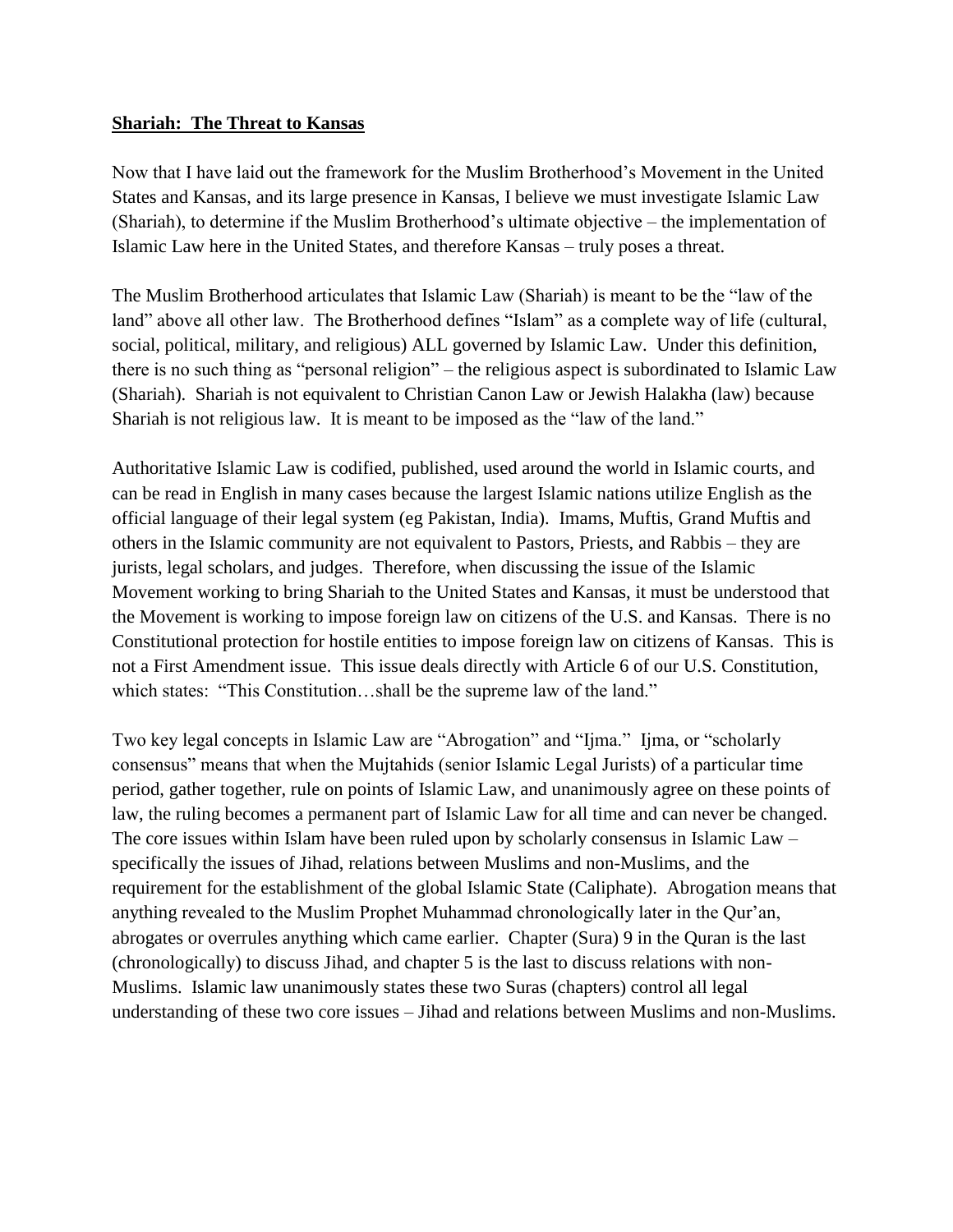In Islamic Law, the entire world is divided into the Dar al Harb, "the house or abode of war," and the Dar al Islam, "the house or abode of peace." All lands which are not under Muslim control and ruled by Shari'ah, are considered Dar al Harb – enemy lands. "Harbi" means enemy personnel, or inhabitants of the Dar al Harb. All non-Muslims, not submitted to Islamic Law in Muslim lands are considered "enemy persons, persons from the territory of war." The term "non-combatants" does not exist in Islamic Law. All lands occupied by Muslim forces at any time in history are considered "Muslim Lands" for all time.

There are several key areas where Islamic Shariah directly conflict with the U.S. Constitution and Western principles of "Human Rights." These include but are not limited to: (1) Jihad, (2) treatment of Jews and Christians, (3) Treatment of women (4) the Hudud punishments, (5) Muslim apostates,

## **Jihad**

One hundred percent (100%) of all published Islamic Law defines Jihad as warfare against non-Muslims that is obligatory until the entire world is subordinated to Islamic Law. Specific examples of the legal definition of "Jihad" in Islamic Law include:

"to war against non-Muslims...signifying warfare to establish Islam" and is "obligatory for every Muslim" [Umdat al Salik, Classic Manual of Islamic Law (Shafi), Ahmad ibn Naqib al-Misri, d. 1368.]

"war...is obligatory on men who are free, have attained puberty, who find the means for going to war, are of sound health, and are neither ill nor suffer from a chronic disease...the jurists agreed, with respect to the people who are to be fought, that they are all of the polytheists, because of the words of the Exalted, 'And fight them until persecution is no more, and religion is all for Allah." [The Distinguished Jurist's Primer (Maliki), Ibn Rushd, d. 1198]

" 'Fight the unbeliever wherever you find them and lie and wait for them in every strategem of war...' 'I have been commended to fight the people until they testify that there is no deity worthy of worship except Allah and that Muhammad is the Messenger of Allah...' This honorable Ayah (verse) 9:5 (Qur'an) was called the Ayah of the Sword, about which Ad-Kahhak bin Muzahim said, "It abrogated every agreement of peace between the Prophet and any idolator, every treaty, and every term.' " [Tafsir of ibn Kathir, d. 1373]

"Jihad is a communal obligation...Jihad is determined till the Day of Judgment...'Then shall ye fight, or they shall submit (Qur'an 48:16)' When the Muslims commence battle, and they have surrounded a city or a fort, they are to invite the inhabitants to accept Islam...If they respond positively, they are to refrain from fighting them, due to the attainment of the purpose. If they refuse, they are to invite them to the payment of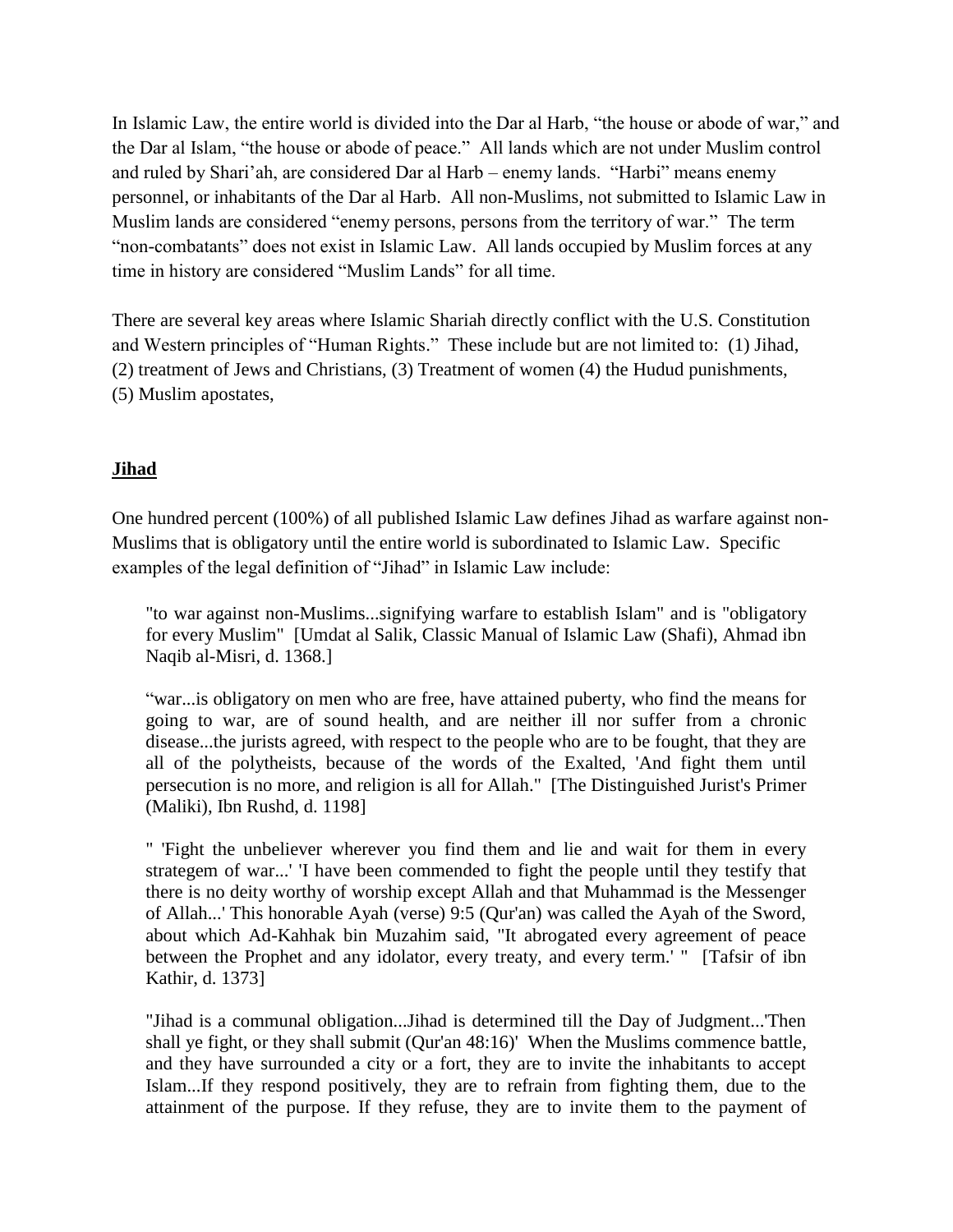jizyah, and this is what the Prophet ordered the commanders of the armies to do for it is one of the consequences upon the conclusion of battle...if they reject the invitation, they are to seek the help of Allah and engage them in combat." [Al-Hidayah, A Classic Manual of Hanafi Law, Primary Hanafi Text since 767 AD]

"Fight in the name of God and in the 'path of God.' Combat only those who disbelieve in God...Whenever you meet your polytheist enemies, invite them to adopt Islam. If they do so, accept it and let them alone...if they refuse then call upon them to pay the jizya (note: ie submit to Islamic law). If they do, accept it and leave them alone..." [The Islamic Law of Nations, Shaybani's Siyar]

## **Treatment of Jews & Christians**

Under Islamic Law, Jews and Christians are discriminated against based soley on their religion. These are a sample of requirements under Shariah for Jews and Christians: they must pay the Non-Muslim Poll Tax; they must distinguish themselves from the Muslims by their dress; they are not to be greeted by Muslims; they "must keep to their side of the street"; may not build any structures higher than Muslim building; are forbidden to openly display wine or pork; forbidden to build new churches; they are forbidden to reside in certain areas of Arabia; they are forbidden from doing anything to lead a Muslim away from Islam; their freedom of speech is limited as they cannot say anything negative about Islam, the Prophet Muhammed, or Allah. [Um Dat al Salik, O11.4-O11.7]

# **Treatment of Women**

Under Islamic Law, women are treated as property whose liberty in movement, property, behavior, and all other manner of life are reduced or absent.

"A woman may not leave the city without her husband or a member of her unmarriageable kin." [Um Dat al Salik, m10.3] "The husband may forbid his wife to leave the home." [ibid. m10.4]

In legal proceedings, the value of a woman's testimony is less than that of a man (half). If a woman is raped, she can be convicted of "Adultery" and stoned to death under certain circumstances. A woman must sexually submit to her husband except under very limited circumstances. Divorce and other proceedings are significantly easier for men than women. Women can be beaten by their husbands under Shariah. There is nothing about this treatment that is commensurate with a Western understanding of equality, liberty, or human rights.